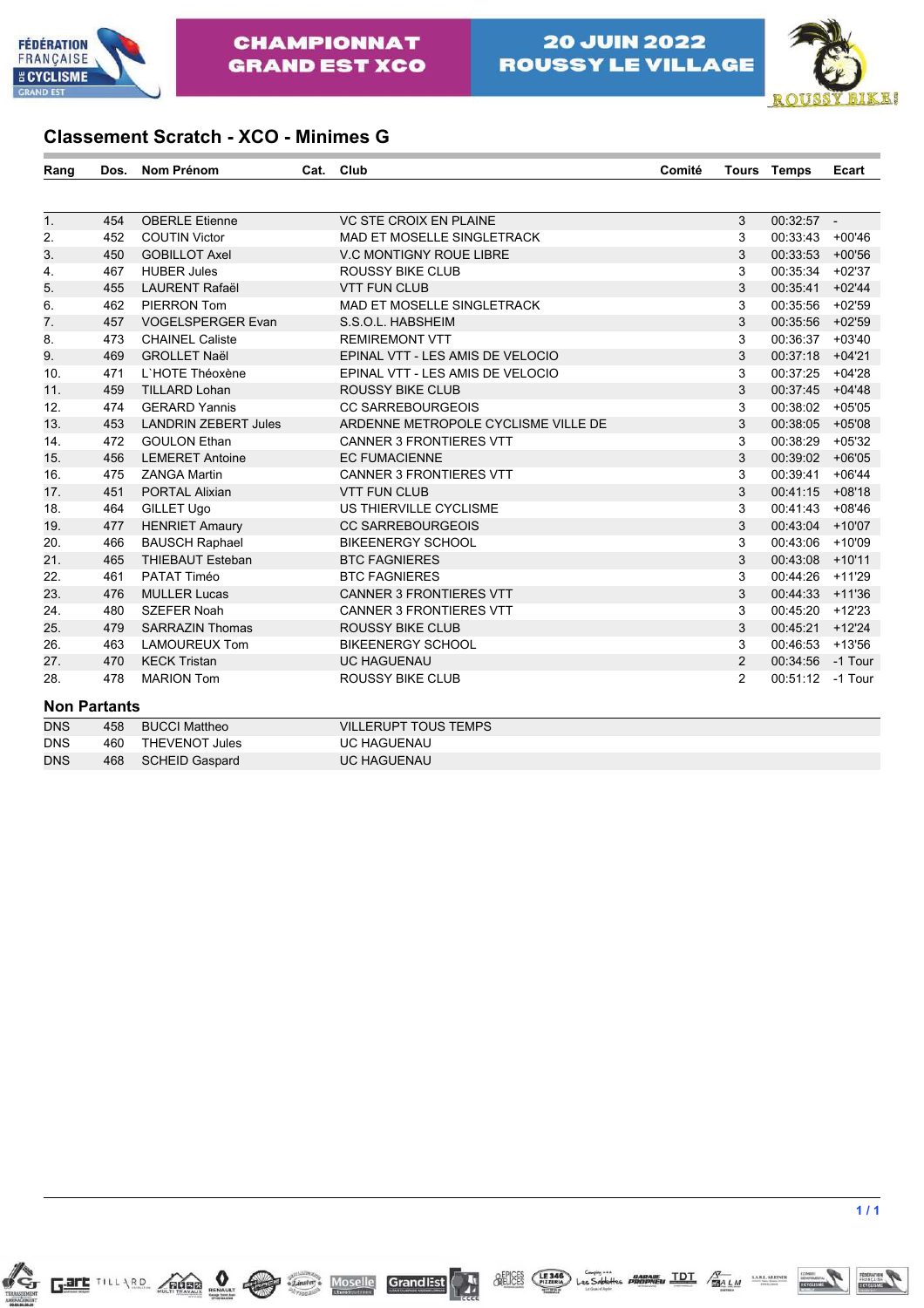



### **Classement Scratch - XCO - Minimes F**

| Rang | Dos. | Nom Prénom             | Cat. | Club                           | Comité | Tours          | Temps    | Ecart    |
|------|------|------------------------|------|--------------------------------|--------|----------------|----------|----------|
|      |      |                        |      |                                |        |                |          |          |
| 1.   | 401  | <b>DUTERNE</b> Jeanne  |      | <b>REMIREMONT VTT</b>          |        | 3              | 00:35:44 |          |
| 2.   | 406  | AMANN Eléna            |      | V. PASSION HEIMSBRUNN          |        | 3              | 00:37:05 | $+01'21$ |
| 3.   | 403  | MARCHESAN Inés         |      | <b>EC FUMACIENNE</b>           |        | 3              | 00:40:05 | $+04'21$ |
| 4.   | 404  | <b>FASSEY Clara</b>    |      | MAD ET MOSELLE SINGLETRACK     |        | 3              | 00:40:28 | $+04'44$ |
| 5.   | 407  | <b>MILLIET Suzanne</b> |      | V. PASSION HEIMSBRUNN          |        | 3              | 00:45:59 | $+10'15$ |
| 6.   | 402  | PERNET Lou             |      | VILLERUPT TOUS TEMPS           |        | 2              | 00:32:09 | -1 Tour  |
| 7.   | 405  | <b>SABIN Camilla</b>   |      | <b>CANNER 3 FRONTIERES VTT</b> |        | $\overline{2}$ | 00:33:47 | -1 Tour  |



 $\frac{\text{SEDCES}}{\text{NEUCES}}$  (FIZIRIA) Les Sobbilles **PROPONEU TDT**  $\frac{\sqrt{3}}{\text{SA L M}}$  since surver

GrandEst

傳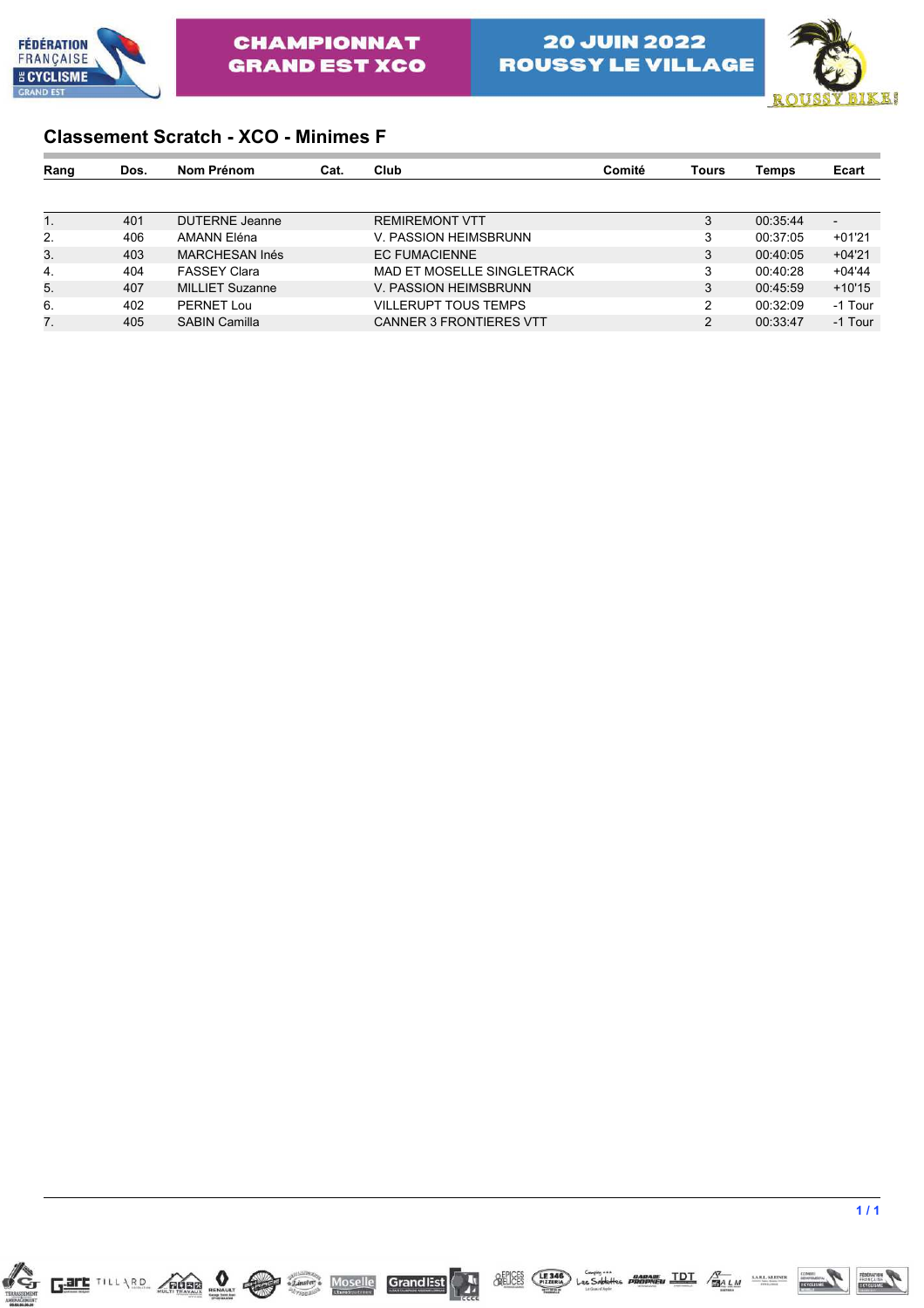



### **Classement Scratch - XCO - Cadets G**

| Rang                | Dos. | <b>Nom Prénom</b>          | Cat. | Club                                | Comité |                | <b>Tours Temps</b> | Ecart    |
|---------------------|------|----------------------------|------|-------------------------------------|--------|----------------|--------------------|----------|
|                     |      |                            |      |                                     |        |                |                    |          |
| $\overline{1}$ .    | 307  | <b>ROMAIN Emilien</b>      |      | <b>ROUSSY BIKE CLUB</b>             |        | $\overline{4}$ | $01:00:35 -$       |          |
| 2.                  | 300  | <b>ANTOINE Léo</b>         |      | <b>VTT FUN CLUB</b>                 |        | $\overline{4}$ | 01:01:08 +00'33    |          |
| 3.                  | 308  | <b>BRAUN BEER Gabriel</b>  |      | <b>MOLSHEIM FUN BIKE</b>            |        | $\overline{4}$ | 01:01:32 +00'57    |          |
| 4.                  | 305  | <b>AUDUC Thomas</b>        |      | <b>ROUSSY BIKE CLUB</b>             |        | $\overline{4}$ | 01:02:42 +02'07    |          |
| 5.                  | 304  | <b>PORTAL Auxence</b>      |      | <b>VTT FUN CLUB</b>                 |        | $\overline{4}$ | 01:03:15 +02'40    |          |
| 6.                  | 302  | PIERSON SATABIN Rémi       |      | <b>SEDAN SPRINT CLUB</b>            |        | $\overline{4}$ | 01:03:45           | $+03'10$ |
| 7.                  | 306  | <b>GUILLAUME Gaël</b>      |      | ARDENNE METROPOLE CYCLISME VILLE DE |        | $\overline{4}$ | 01:03:53           | $+03'18$ |
| 8.                  | 301  | <b>LECUIVRE Alexis</b>     |      | ARDENNE METROPOLE CYCLISME VILLE DE |        | $\overline{4}$ | 01:03:56           | $+03'21$ |
| 9.                  | 316  | <b>MEREAUX Noé</b>         |      | <b>CLUB CYCLISTE GRAND REIMS</b>    |        | $\overline{4}$ | 01:05:06           | $+04'31$ |
| 10.                 | 324  | <b>BEZIAUD Adam</b>        |      | <b>CANNER 3 FRONTIERES VTT</b>      |        | $\overline{4}$ | 01:05:42           | $+05'07$ |
| 11.                 | 320  | <b>GALLERNE Augustin</b>   |      | V. PASSION HEIMSBRUNN               |        | $\overline{4}$ | 01:06:05           | $+05'30$ |
| 12.                 | 329  | <b>BUTZIG Kezo</b>         |      | <b>GOLBEY</b>                       |        | $\overline{4}$ | 01:06:08           | $+05'33$ |
| 13.                 | 317  | <b>MUNIER Elouan</b>       |      | LES BAROUDEURS DE LIGNY             |        | $\overline{4}$ | 01:06:19           | $+05'44$ |
| 14.                 | 311  | <b>DAGNET Allan</b>        |      | PERFORMANCE CYCLING                 |        | $\overline{4}$ | 01:08:02           | $+07'27$ |
| 15.                 | 312  | <b>COLLE Noé</b>           |      | <b>CSC YUTZ</b>                     |        | $\overline{4}$ | 01:08:39           | $+08'04$ |
| 16.                 | 314  | <b>ZINNIGER Lucas</b>      |      | VC STE CROIX EN PLAINE              |        | 4              | 01:10:22           | $+09'47$ |
| 17.                 | 313  | <b>HAMMAECHER Mathis</b>   |      | <b>VTT FUN CLUB</b>                 |        | $\overline{4}$ | 01:10:22           | $+09'47$ |
| 18.                 | 309  | <b>KAELBEL Pierre Lou</b>  |      | <b>VILLERUPT TOUS TEMPS</b>         |        | 4              | 01:11:19           | $+10'44$ |
| 19.                 | 327  | <b>BERNARD Tiago</b>       |      | <b>CSC YUTZ</b>                     |        | 4              | 01:11:56           | $+11'21$ |
| 20.                 | 310  | <b>KOENIG Thibault</b>     |      | <b>MAD ET MOSELLE SINGLETRACK</b>   |        | 4              | 01:12:50 +12'15    |          |
| 21.                 | 315  | <b>MONTIGNY Milan</b>      |      | <b>CANNER 3 FRONTIERES VTT</b>      |        | $\overline{4}$ | 01:16:40           | $+16'05$ |
| 22.                 | 322  | <b>FIMBEL Eliott</b>       |      | V. PASSION HEIMSBRUNN               |        | 3              | 01:01:40 -1 Tour   |          |
| 23.                 | 323  | <b>LOSIN Marius</b>        |      | <b>MAD ET MOSELLE SINGLETRACK</b>   |        | 3              | 01:02:17 -1 Tour   |          |
| 24.                 | 321  | <b>GUILLEMAILLE Jérémy</b> |      | <b>ROUSSY BIKE CLUB</b>             |        | 3              | 01:04:15 -1 Tour   |          |
| 25.                 | 326  | <b>BLAISE Mathis</b>       |      | <b>VILLERUPT TOUS TEMPS</b>         |        | 3              | 01:09:47 -1 Tour   |          |
| 26.                 | 318  | <b>KERBER Mathieu</b>      |      | <b>VILLERUPT TOUS TEMPS</b>         |        | 3              | 01:23:46 -1 Tour   |          |
| 27.                 | 325  | ROME MEZZANOTTE            |      | <b>VILLERUPT TOUS TEMPS</b>         |        | 2              | 01:05:33 -2 Tour   |          |
| <b>Abandons</b>     |      |                            |      |                                     |        |                |                    |          |
| <b>DNF</b>          | 328  | <b>STEVENOT Enolan</b>     |      | <b>SEDAN SPRINT CLUB</b>            |        |                |                    |          |
| <b>DNF</b>          | 303  | <b>FERY Florian</b>        |      | <b>VTT FUN CLUB</b>                 |        |                |                    |          |
| <b>Non Partants</b> |      |                            |      |                                     |        |                |                    |          |
| <b>DNS</b>          | 319  | <b>TROILO Aymerick</b>     |      | <b>CSC YUTZ</b>                     |        |                |                    |          |

**Grand Est** 

優

**FEDERATION** 

 $\frac{\text{SEICES}}{\text{NEICES}}$  (FIZIRA) Les Sobbilles **PROBANE**U **IDI**  $\frac{\sqrt{3}}{134 \text{ L M}}$  socialismes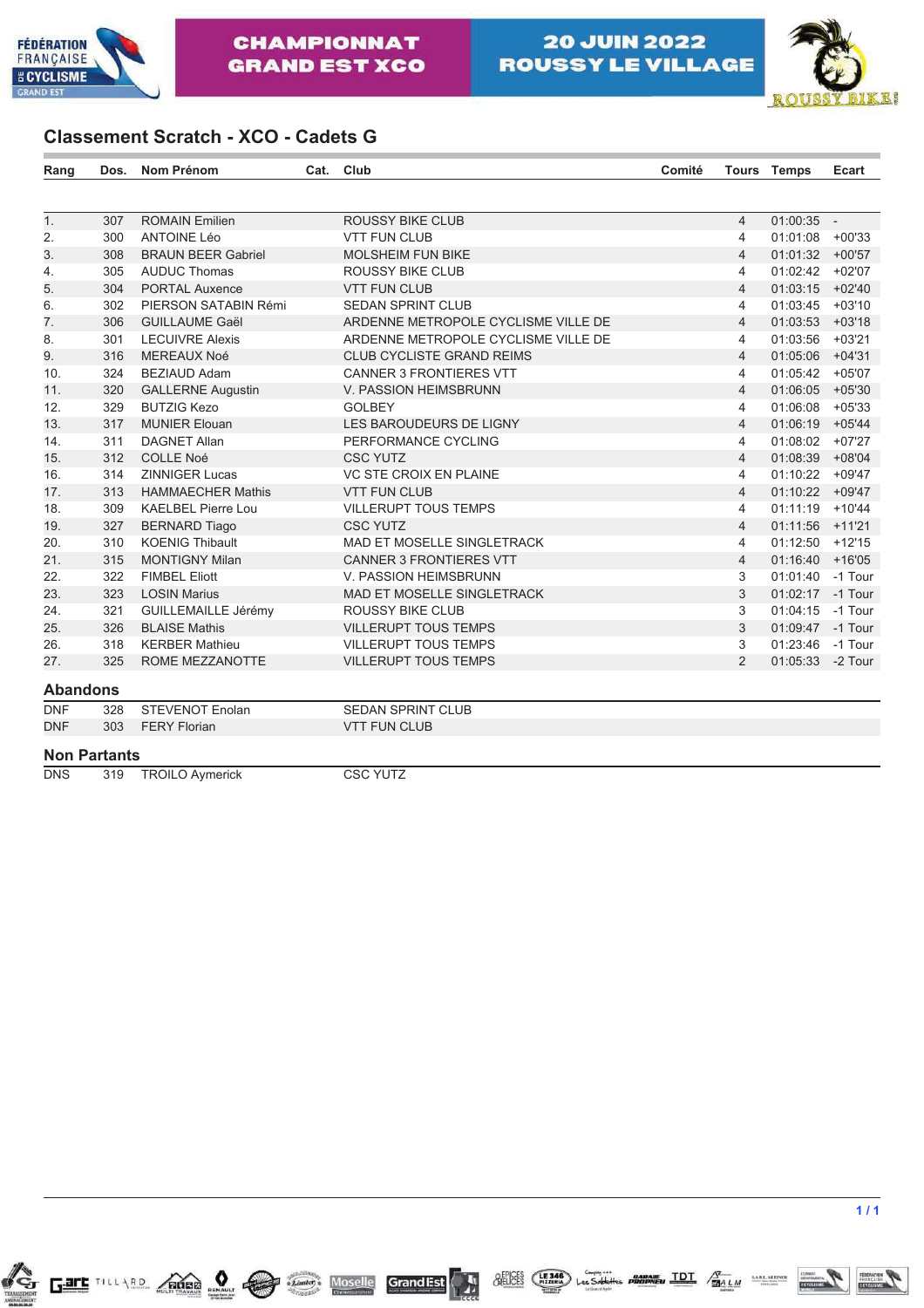



### **Classement Scratch - XCO - Cadettes F**

| Rang            | Dos. | Nom Prénom             | Cat. | Club                                | Comité | Tours | <b>Temps</b> | Ecart    |
|-----------------|------|------------------------|------|-------------------------------------|--------|-------|--------------|----------|
|                 |      |                        |      |                                     |        |       |              |          |
| $1_{-}$         | 370  | <b>GIROD</b> Iris      |      | <b>BTC FAGNIERES</b>                |        | 3     | 00:57:09     |          |
| 2.              | 371  | <b>LANDRIN ZEBERT</b>  |      | ARDENNE METROPOLE CYCLISME VILLE DE |        | 3     | 00:57:51     | $+00'42$ |
| 3.              | 373  | <b>PIERNET Laura</b>   |      | ROUSSY BIKE CLUB                    |        | 3     | 01:00:27     | $+03'18$ |
| 4.              | 374  | <b>HERRANZ Perrine</b> |      | VC STE CROIX EN PLAINE              |        | 3     | 01:01:05     | $+03'56$ |
| 5.              | 372  | <b>SABIN Célia</b>     |      | <b>CANNER 3 FRONTIERES VTT</b>      |        | 3     | 01:06:49     | +09'40   |
| 6.              | 378  | <b>HEINRICH Laura</b>  |      | <b>VC FIDELIO MANOM</b>             |        | 3     | 01:13:09     | $+16'00$ |
| 7.              | 376  | <b>STRAUCH Maelys</b>  |      | <b>CANNER 3 FRONTIERES VTT</b>      |        | 3     | 01:22:29     | $+25'20$ |
| <b>Abandons</b> |      |                        |      |                                     |        |       |              |          |
| <b>DNF</b>      | 377  | <b>GAMBETTI Lena</b>   |      | <b>MAD ET MOSELLE SINGLETRACK</b>   |        |       |              |          |
| <b>DNF</b>      | 375  | <b>FAY Morgane</b>     |      | ARDENNE METROPOLE CYCLISME VILLE DE |        |       |              |          |



 $\frac{\text{SEICES}}{\text{NEICES}}$  (FIZIRA) Les Sobbilles **PROBANE**U **IDI**  $\frac{\sqrt{3}}{134 \text{ L M}}$  socialismes

GrandEst

A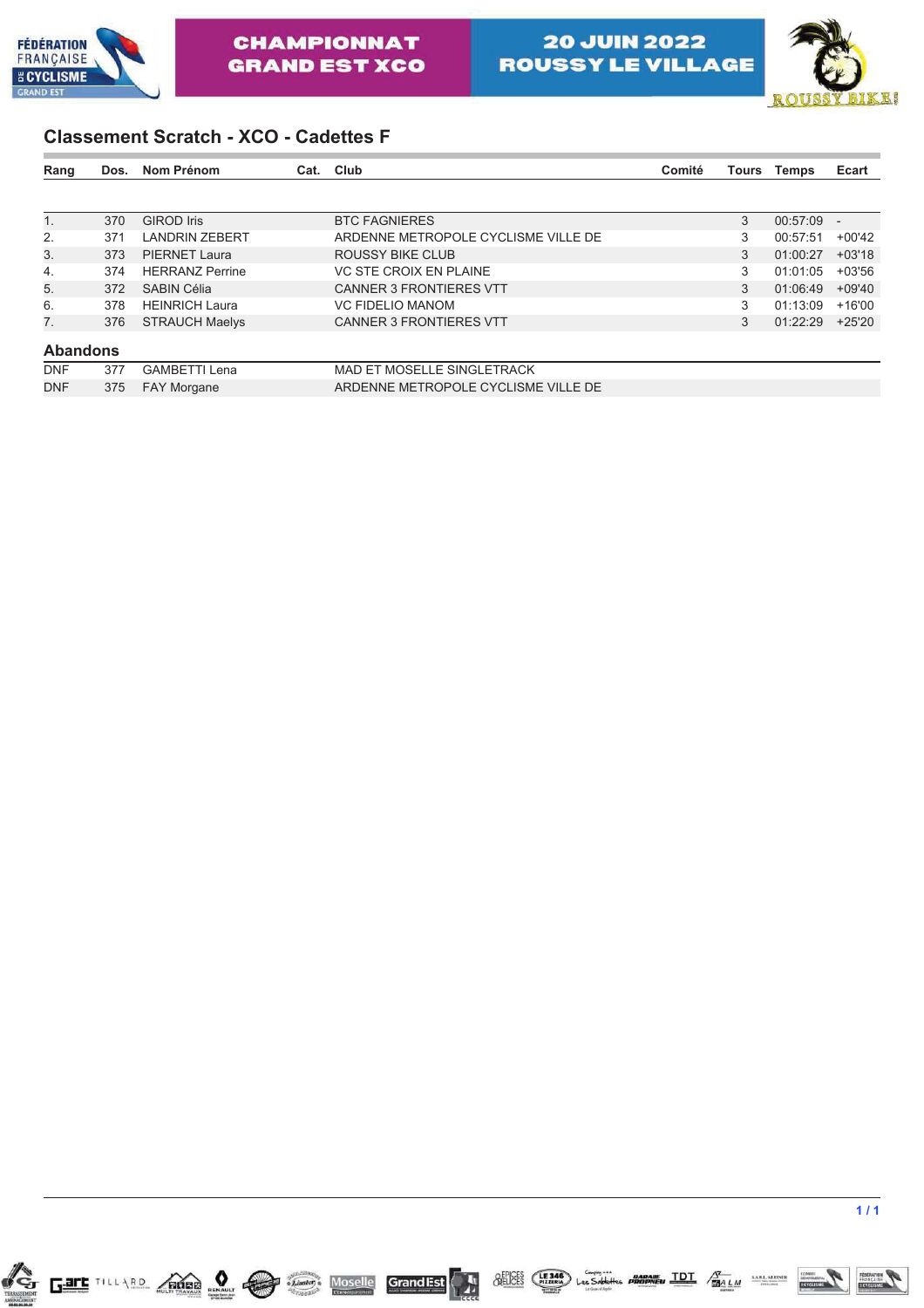



### **Classement Scratch - XCO - JUNIORS HOMMES**

| Rang                | Dos. | <b>Nom Prénom</b>           | Cat. | Club                                | Comité |                | <b>Tours Temps</b> | Ecart    |
|---------------------|------|-----------------------------|------|-------------------------------------|--------|----------------|--------------------|----------|
|                     |      |                             |      |                                     |        |                |                    |          |
| 1 <sub>1</sub>      | 101  | <b>MARSOT Antonin</b>       |      | <b>VTT FUN CLUB</b>                 |        | 5              | $01:16:01 -$       |          |
| 2.                  | 116  | <b>DOLVECK Evan</b>         |      | LES BAROUDEURS DE LIGNY             |        | 5              | 01:17:00           | $+00'59$ |
| 3.                  | 104  | <b>DHAUSSY Lucas</b>        |      | LES BAROUDEURS DE LIGNY             |        | 5              | 01:17:42           | $+01'41$ |
| 4.                  | 107  | <b>ZORDAN Romain</b>        |      | <b>VC HETTANGE GRANDE</b>           |        | 5              | 01:17:50           | $+01'49$ |
| 5.                  | 108  | <b>GALLERNE Jules</b>       |      | V. PASSION HEIMSBRUNN               |        | 5              | 01:19:43           | $+03'42$ |
| 6.                  | 110  | <b>GIURIATO Enzo</b>        |      | <b>REMIREMONT VTT</b>               |        | 5              | 01:21:00           | $+04'59$ |
| 7.                  | 105  | <b>KURTH Adam</b>           |      | <b>CANNER 3 FRONTIERES VTT</b>      |        | 5              | 01:21:26           | $+05'25$ |
| 8.                  | 118  | <b>LAMBERT Florian</b>      |      | ROUSSY BIKE CLUB                    |        | 5              | 01:23:16           | $+07'15$ |
| 9.                  | 109  | <b>GERARD Axel</b>          |      | LES BAROUDEURS DE LIGNY             |        | 5              | 01:24:05           | $+08'04$ |
| 10.                 | 117  | <b>ZEHLER Enzo</b>          |      | <b>MUNSTER BIKE CLUB</b>            |        | 5              | 01:24:45           | $+08'44$ |
| 11.                 | 113  | <b>DORCKEL Estéban</b>      |      | <b>VC HETTANGE GRANDE</b>           |        | 5              | 01:25:22           | $+09'21$ |
| 12.                 | 106  | <b>DIEU PREMOSELLI</b>      |      | ARDENNE METROPOLE CYCLISME VILLE DE |        | 5              | 01:26:46           | $+10'45$ |
| 13.                 | 112  | <b>GAULET Robin</b>         |      | <b>VTT DU TOULOIS</b>               |        | 5              | 01:28:38           | $+12'37$ |
| 14.                 | 115  | <b>OBERLE Auguste</b>       |      | VC STE CROIX EN PLAINE              |        | 5              | 01:29:26           | $+13'25$ |
| 15.                 | 102  | <b>HEMMER Baptiste</b>      |      | <b>CANNER 3 FRONTIERES VTT</b>      |        | 5              | 01:30:54           | $+14'53$ |
| 16.                 | 111  | <b>GUILLEMAILLE Nicolas</b> |      | ROUSSY BIKE CLUB                    |        | 5              | 01:33:30           | $+17'29$ |
| 17.                 | 114  | <b>BACHELU Nathan</b>       |      | <b>ROUSSY BIKE CLUB</b>             |        | $\overline{4}$ | 01:17:16           | -1 Tour  |
| <b>Abandons</b>     |      |                             |      |                                     |        |                |                    |          |
| <b>DNF</b>          | 119  | <b>LOPPINET Nicolas</b>     |      | <b>VTT DU TOULOIS</b>               |        |                |                    |          |
| <b>DNF</b>          | 103  | <b>TASSIAUX Aristide</b>    |      | ARDENNE METROPOLE CYCLISME VILLE DE |        |                |                    |          |
| <b>Non Partants</b> |      |                             |      |                                     |        |                |                    |          |
| <b>DNS</b>          | 100  | <b>PERRIN Tom</b>           |      | <b>VTT FUN CLUB</b>                 |        |                |                    |          |

GrandEst

A



 $\frac{\text{SEICES}}{\text{NEICES}}$  (FIZIRA) Les Sobbilles **PROBANE**U **IDI**  $\frac{\sqrt{3}}{134 \text{ L M}}$  socialismes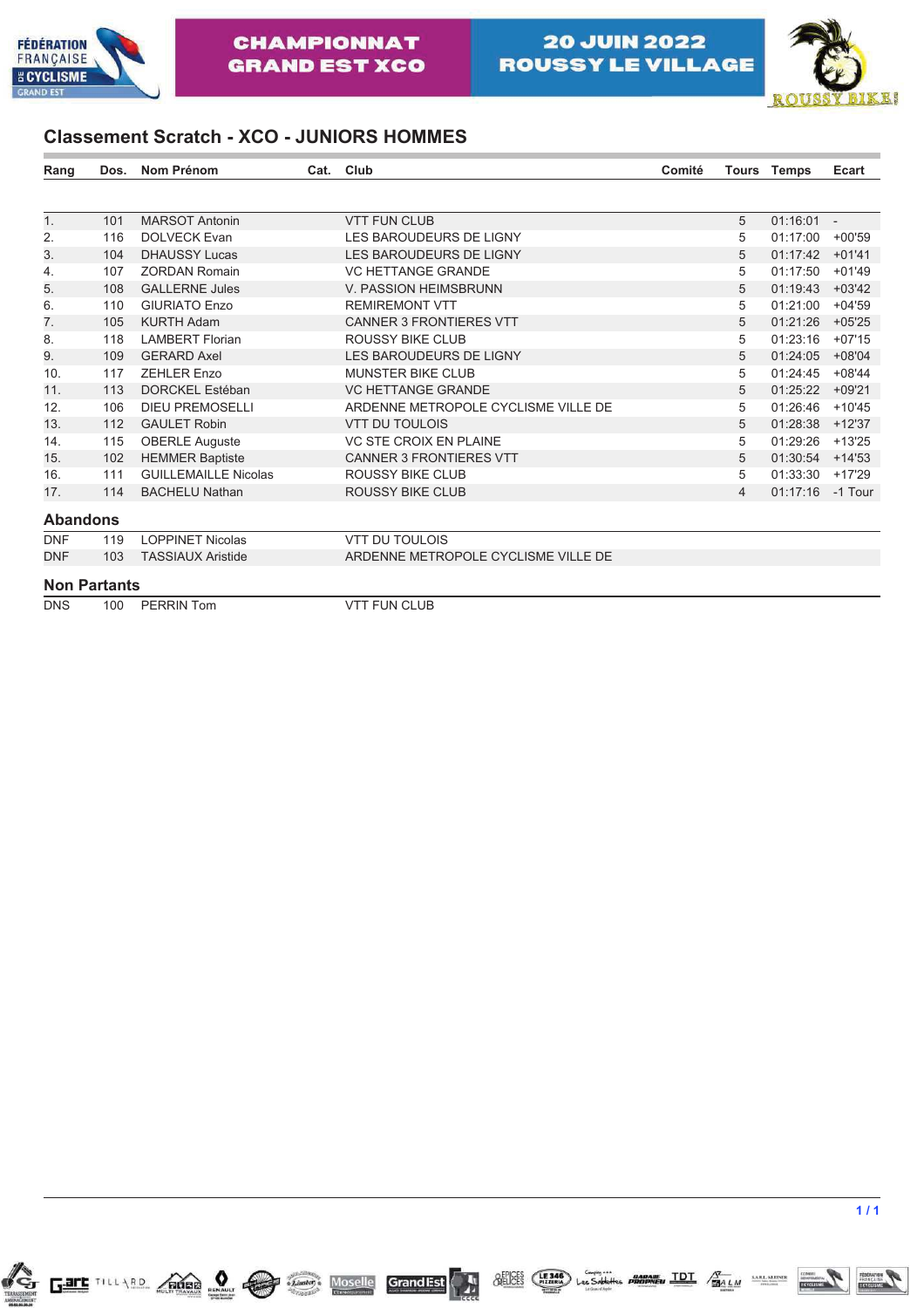



| Rang           |     | Dos. Nom Prénom        |         | CatFFC Team/Club               | Licence     | <b>Ecart</b> | <b>Temps</b> |
|----------------|-----|------------------------|---------|--------------------------------|-------------|--------------|--------------|
|                |     | <b>Juniores Femmes</b> |         |                                |             |              |              |
| Femmes         |     |                        |         |                                |             |              |              |
| <b>Juniore</b> |     |                        |         |                                |             |              |              |
|                | 180 | <b>MARASCO Margot</b>  | Juniore | <b>CANNER 3 FRONTIERES VTT</b> | 46571620137 |              | 1h14'26      |

2. 181 KREBS Ninon Juniore PERFORMANCE CYCLING 46550550007 +01'13 1h15'39 3. 185 MILLIET Louise Juniore V. PASSION HEIMSBRUNN 46682180012 +06'21 1h20'47 4. 183 MOLIN REMY Capucine Juniore US THIERVILLE CYCLISME 46550710280 +09'26 1h23'52 5. 186 WILSON Juliette Juniore V. PASSION HEIMSBRUNN 46682180033 +16'11 1h30'37 6. 182 KULPA Julie Juniore ARDENNE METROPOLE CYCLISME VILLE DE 46080020019 +22'18 1h36'44 7. 184 ZEIMETH Claire Juniore ROUSSY BIKE CLUB 46572110037 -1 tour 1h15'05 8. 187 JAMAIN Clara Juniore VTT DU TOULOIS 46541510215 -1 tour 1h18'59

| Chronométrage et édition des résultats - M-CHRONO - www.m-chrono.fr- infomchrono@gmail.com | 1/1 |
|--------------------------------------------------------------------------------------------|-----|
|                                                                                            |     |

**Grand Est** 

*<u>AELICES</u>* 



 $\n<sub>RENAUU</sub>\n $\leftarrow$$ 

 $\pm$  Linster



**TDT**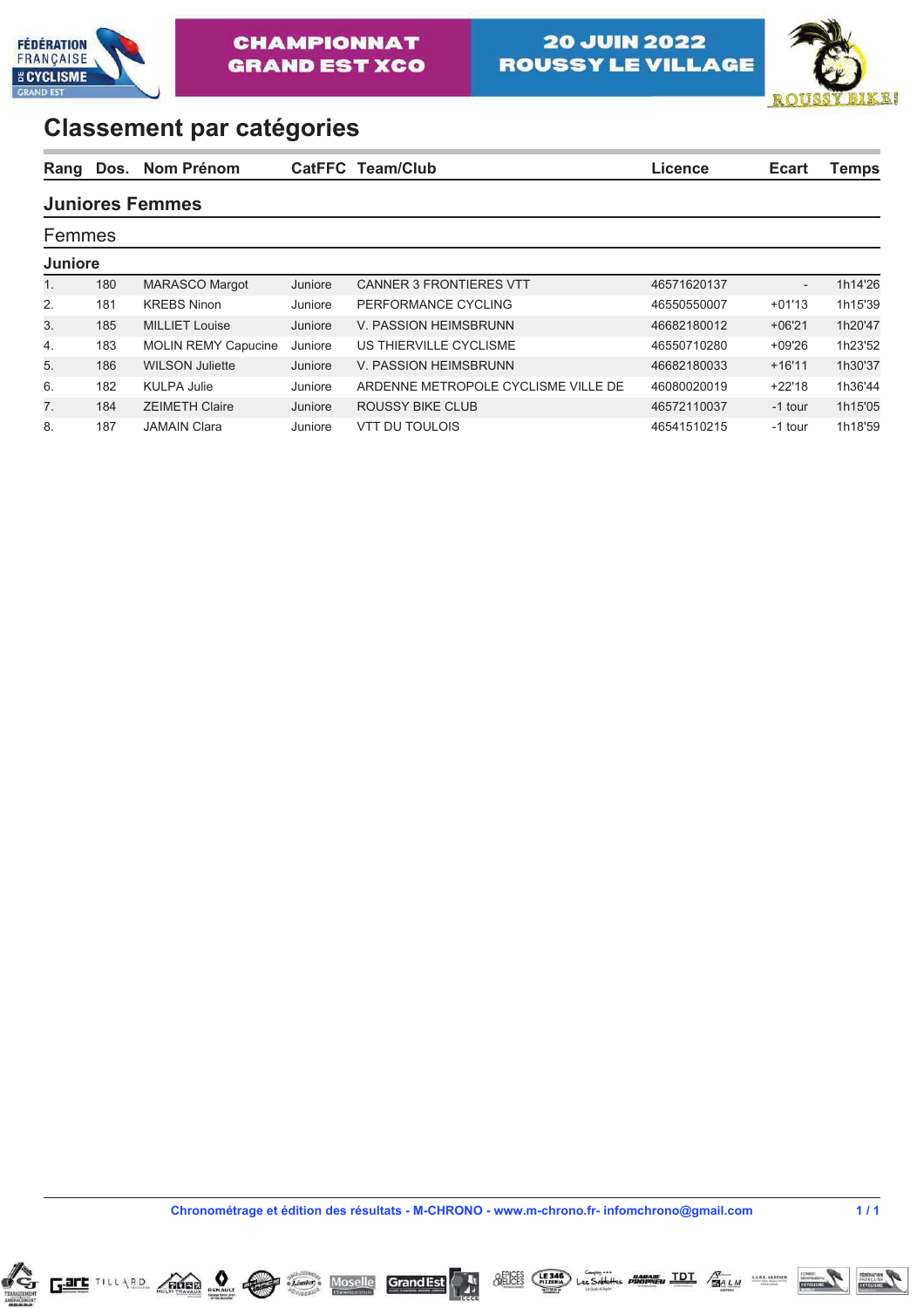



| Rang           | Dos.           | Nom Prénom                             | <b>CatFFC</b>  | Team/Club                        | Licence     | <b>Ecart</b>             | <b>Temps</b> |
|----------------|----------------|----------------------------------------|----------------|----------------------------------|-------------|--------------------------|--------------|
|                |                | <b>Seniores-Espoires-Master Femmes</b> |                |                                  |             |                          |              |
| Femmes         |                |                                        |                |                                  |             |                          |              |
| <b>Espoire</b> |                |                                        |                |                                  |             |                          |              |
| 1.             | 340            | <b>GUILLE Flavie</b>                   | Espoire        | PERFORMANCE CYCLING              | 46550550034 | $\overline{\phantom{0}}$ | 1h27'32      |
| 2.             | 343            | <b>HENRY Anaelle</b>                   | Espoire        | <b>CLUB CYCLISTE GRAND REIMS</b> | 46510130158 | $+07'10$                 | 1h34'42      |
| 3.             | 344            | <b>FROMY Celine</b>                    | Espoire        | PERFORMANCE CYCLING              | 46550550019 | $+08'00$                 | 1h35'32      |
| 4.             | 346            | <b>ZEIMETH Marie</b>                   | Espoire        | ROUSSY BIKE CLUB                 | 46572110038 | -1 tour                  | 1h26'22      |
| 5.             | 345            | <b>VASSART Léonie</b>                  | Espoire        | <b>SA VERDUNOIS</b>              | 46550530053 | -1 tour                  | 1h33'01      |
| 6.             | 342            | <b>JUNG Rosine</b>                     | Espoire        | <b>VC HETTANGE GRANDE</b>        | 46570840428 | -2 tours                 | 0h58'40      |
|                | Seniore/Master |                                        |                |                                  |             |                          |              |
| $1_{\cdot}$    | 341            | <b>CLAUZURE Coline</b>                 | Seniore/Master | <b>VTT FUN CLUB</b>              | 46541290226 | $\overline{\phantom{0}}$ | 1h30'03      |
| <b>DNS</b>     | 347            | NORDMANN Aurélie                       | Seniore/Master | <b>BTC FAGNIERES</b>             | 46510020118 |                          |              |

**ChronomÈtrage et Èdition des rÈsultats - M-CHRONO - www.m-chrono.fr- infomchrono@gmail.com 1 / 1**

**Grand Est** 

*<u>AFFICES</u>* 

 $(E346)$ 





Les Sablettes **PROPREU TDT**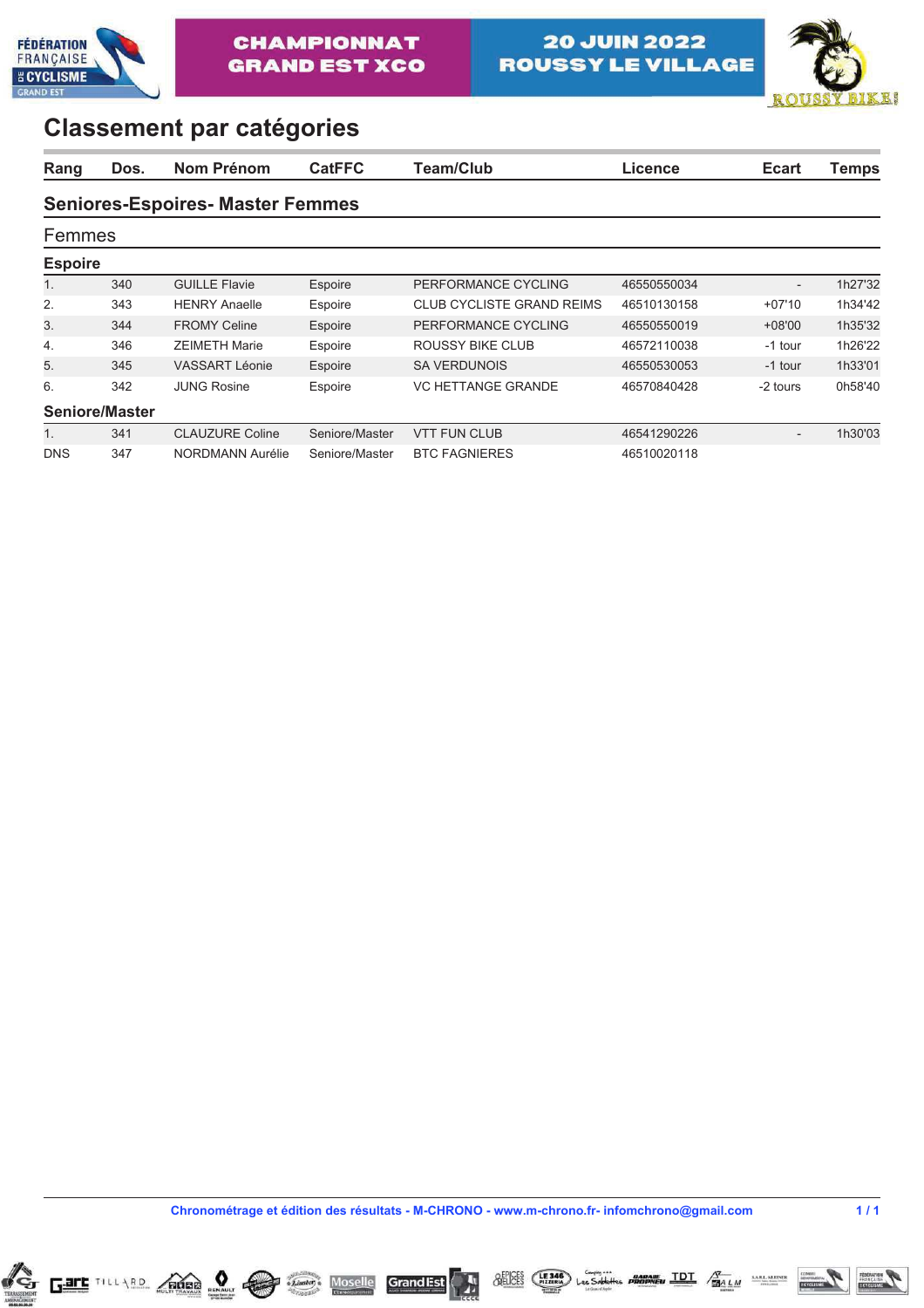



| Rang           | Dos.           | <b>Nom Prénom</b>                  | <b>CatFFC</b>  | <b>Team/Club</b>                     | <b>Licence</b> | <b>Ecart</b>             | <b>Temps</b> |
|----------------|----------------|------------------------------------|----------------|--------------------------------------|----------------|--------------------------|--------------|
|                |                | <b>Seniors Espoirs Master 35 H</b> |                |                                      |                |                          |              |
| Hommes         |                |                                    |                |                                      |                |                          |              |
| <b>Espoirs</b> |                |                                    |                |                                      |                |                          |              |
| 1.             | $\mathbf{1}$   | <b>JUNG Théo</b>                   | <b>Espoirs</b> | <b>VC HETTANGE GRANDE</b>            | 46570840429    | $\overline{\phantom{a}}$ | 1h29'25      |
| 2.             | 11             | <b>LEROY Samuel</b>                | Espoirs        | PERFORMANCE CYCLING                  | 46550550038    | $+01'48$                 | 1h31'13      |
| 3.             | 6              | <b>VERMERSCH Anathole</b>          | <b>Espoirs</b> | PERFORMANCE CYCLING                  | 46550550018    | $+02'13$                 | 1h31'38      |
| 4.             | 3              | <b>LAURENT Laurys</b>              | <b>Espoirs</b> | <b>VTT FUN CLUB</b>                  | 46541290954    | $+02'23$                 | 1h31'48      |
| 5.             | 2              | <b>GILLET Arnaud</b>               | <b>Espoirs</b> | U.V.C.CHARLEVILLE-MEZ                | 46080010085    | $+02'31$                 | 1h31'56      |
| 6.             | 5              | <b>LEROY Matthieu</b>              | <b>Espoirs</b> | PERFORMANCE CYCLING                  | 46550550010    | $+02'34$                 | 1h31'59      |
| 7.             | 14             | <b>QUEHAN Mathis</b>               | <b>Espoirs</b> | <b>VTT FUN CLUB</b>                  | 46541290847    | $+06'57$                 | 1h36'22      |
| 8.             | 4              | PADEZ Thomas                       | Espoirs        | <b>VCU SCHWENHEIM</b>                | 46670320640    | $+08'54$                 | 1h38'19      |
| 9.             | 12             | <b>WICHLACZ Tom</b>                | <b>Espoirs</b> | US THIERVILLE CYCLISME               | 46550710273    | $+10'08$                 | 1h39'33      |
| 10.            | $\overline{7}$ | LEDOCQ Tom                         | <b>Espoirs</b> | <b>UC HAGUENAU</b>                   | 46670300486    | $+10'51$                 | 1h40'16      |
| 11.            | 10             | <b>ROSSI Luderik</b>               | <b>Espoirs</b> | <b>ROUSSY BIKE CLUB</b>              | 46572110110    | $+11'39$                 | 1h41'04      |
| 12.            | 8              | LOGEARD FREYBURGER Julien          | Espoirs        | <b>VTT FUN CLUB</b>                  | 46541290960    | -1 tour                  | 1h28'12      |
| 13.            | 9              | <b>VASSART Corentin</b>            | <b>Espoirs</b> | <b>SA VERDUNOIS</b>                  | 46550530017    | -1 tour                  | 1h37'25      |
| <b>DNF</b>     | 13             | <b>DE BAERE Baptiste</b>           | Espoirs        | <b>EC BARALBINE</b>                  | 46100450225    |                          | 0h46'58      |
| <b>DNF</b>     | 15             | <b>BACHMANN Lucas</b>              | <b>Espoirs</b> |                                      | 46548000095    |                          | 0h17'54      |
| Mas35          |                |                                    |                |                                      |                |                          |              |
| 1.             | 250            | <b>CHAINEL Steve</b>               | Mas35          | <b>CROSS TEAM</b>                    | 46881950017    |                          | 1h28'08      |
|                |                |                                    |                |                                      |                |                          | 1h25'07      |
| 2.             | 254            | <b>SIMONET Benoit</b>              | Mas35          | LES BAROUDEURS DE LIGNY              | 46550740282    | -1 tour                  |              |
| 3.             | 261            | SOLARO Stéphane                    | Mas35          | <b>VTT BLENOD</b>                    | 46541340101    | -1 tour                  | 1h27'33      |
| 4.             | 253            | <b>WOJTRZYK Guillaume</b>          | Mas35          | <b>VTT BLENOD</b>                    | 46541340115    | -1 tour                  | 1h36'08      |
| 5.             | 255            | <b>LEGUILLIER Maxime</b>           | Mas35          | <b>SEMOY VTT CLUB</b>                | 46080200039    | -1 tour                  | 1h38'36      |
| 6.             | 257            | <b>DE TOMI Florent</b>             | Mas35          | <b>GREEN TEAM DISTROFF BIKE CREW</b> | 46571680055    | -1 tour                  | 1h40'30      |
| 7.             | 259            | <b>KNEPPERT Geoffrey</b>           | Mas35          | <b>CANNER 3 FRONTIERES VTT</b>       | 46571620262    | -1 tour                  | 1h42'25      |
| 8.             | 256            | <b>CAILLAT Francois</b>            | Mas35          | <b>VTT DU TOULOIS</b>                | 46541510214    | -1 tour                  | 1h44'02      |
| 9.             | 252            | ROELLAND Frederic                  | Mas35          | <b>EC FUMACIENNE</b>                 | 46080330199    | -1 tour                  | 1h44'57      |
| 10.            | 260            | <b>LIVET Nils</b>                  | Mas35          | <b>GREEN TEAM DISTROFF BIKE CREW</b> | 46571680040    | -2 tours                 | 1h32'20      |
| 11.            | 251            | <b>PERNET Philippe</b>             | Mas35          | <b>VILLERUPT TOUS TEMPS</b>          | 46540100004    | -2 tours                 | 1h40'09      |
| <b>DNF</b>     | 258            | <b>SATTLER Julien</b>              | Mas35          | <b>CANNER 3 FRONTIERES VTT</b>       | 46571620180    |                          | 0h18'59      |
| <b>Seniors</b> |                |                                    |                |                                      |                |                          |              |
| 1.             | 53             | <b>BOULANGER Hugo</b>              | Seniors        | <b>VC HETTANGE GRANDE</b>            | 46570840461    | $\blacksquare$           | 1h24'43      |
| 2.             | 50             | <b>SIBILLE Vincent</b>             | Seniors        | LA VOGE VTT                          | 46881700111    | $+02'41$                 | 1h27'24      |
| 3.             | 52             | THILLY Lucas                       | Seniors        | VTT CLUB VIESSMANN                   | 46571450124    | $+07'11$                 | 1h31'54      |
| 4.             | 51             | <b>CHOPINEAUX Enzo</b>             | Seniors        | VC HETTANGE GRANDE                   | 46570840453    | $+09'09$                 | 1h33'52      |
| 5.             | 59             | <b>WEBER Théo</b>                  | Seniors        | <b>CANNER 3 FRONTIERES VTT</b>       | 46571620143    | $+10'29$                 | 1h35'12      |
| 6.             | 55             | <b>GALICHET Julien</b>             | Seniors        | <b>BIKEENERGY SCHOOL</b>             | 46510120007    | -1 tour                  | 1h24'13      |
| 7.             | 58             | <b>JEANCOLAS Kévin</b>             | Seniors        | JEC DEODATIENNE & ENV                | 46880350012    | -1 tour                  | 1h24'59      |
| 8.             | 57             | <b>ESTEBAN Thibaut</b>             | Seniors        | MAD ET MOSELLE SINGLETRACK           | 46572130061    | -1 tour                  | 1h26'28      |
| 9.             | 62             | <b>CUNCHE Nicolas</b>              | Seniors        | AMNEVILLE BIKE CLUB                  | 46572120002    | -1 tour                  | 1h27'31      |
| 10.            | 61             | POLET Gaëtan                       | Seniors        | U.V.C.CHARLEVILLE-MEZ                | 46080010351    | -1 tour                  | 1h27'33      |
| 11.            | 65             | <b>THORE Antoine</b>               | Seniors        | VELO SPORT METZ METROPOLE            | 46571670275    | -1 tour                  | 1h28'20      |
| 12.            | 64             | <b>CRE Maxime</b>                  | Seniors        | <b>VC HETTANGE GRANDE</b>            | 46570840466    | -1 tour                  | 1h29'13      |
| 13.            | 54             | <b>DELIGNY Damien</b>              | Seniors        | SEDAN SPRINT CLUB                    | 46080350065    | -1 tour                  | 1h30'41      |
| 14.            | 56             | <b>BARADEL Julien</b>              | Seniors        | VELO CLUB STE MARIE AUX MINES        | 46682050073    | -1 tour                  | 1h31'54      |
| 15.            | 63             | NEISIUS Jérémy                     | Seniors        | <b>GREEN TEAM DISTROFF BIKE CREW</b> | 46571680061    | -2 tours                 | 1h28'17      |
| <b>DNS</b>     | 60             | <b>LAVIGNE Jean Pierre</b>         | Seniors        | <b>CANNER 3 FRONTIERES VTT</b>       | 46571620286    |                          |              |

**ChronomÈtrage et Èdition des rÈsultats - M-CHRONO - www.m-chrono.fr- infomchrono@gmail.com 1 / 1**

GrandEst

**Moselle** 

*<u>AFFICES</u>* 

 $(E146)$ 

Les Sablette





**PROPREU TDT** 

**SARL KLEINER** 

**BALM**